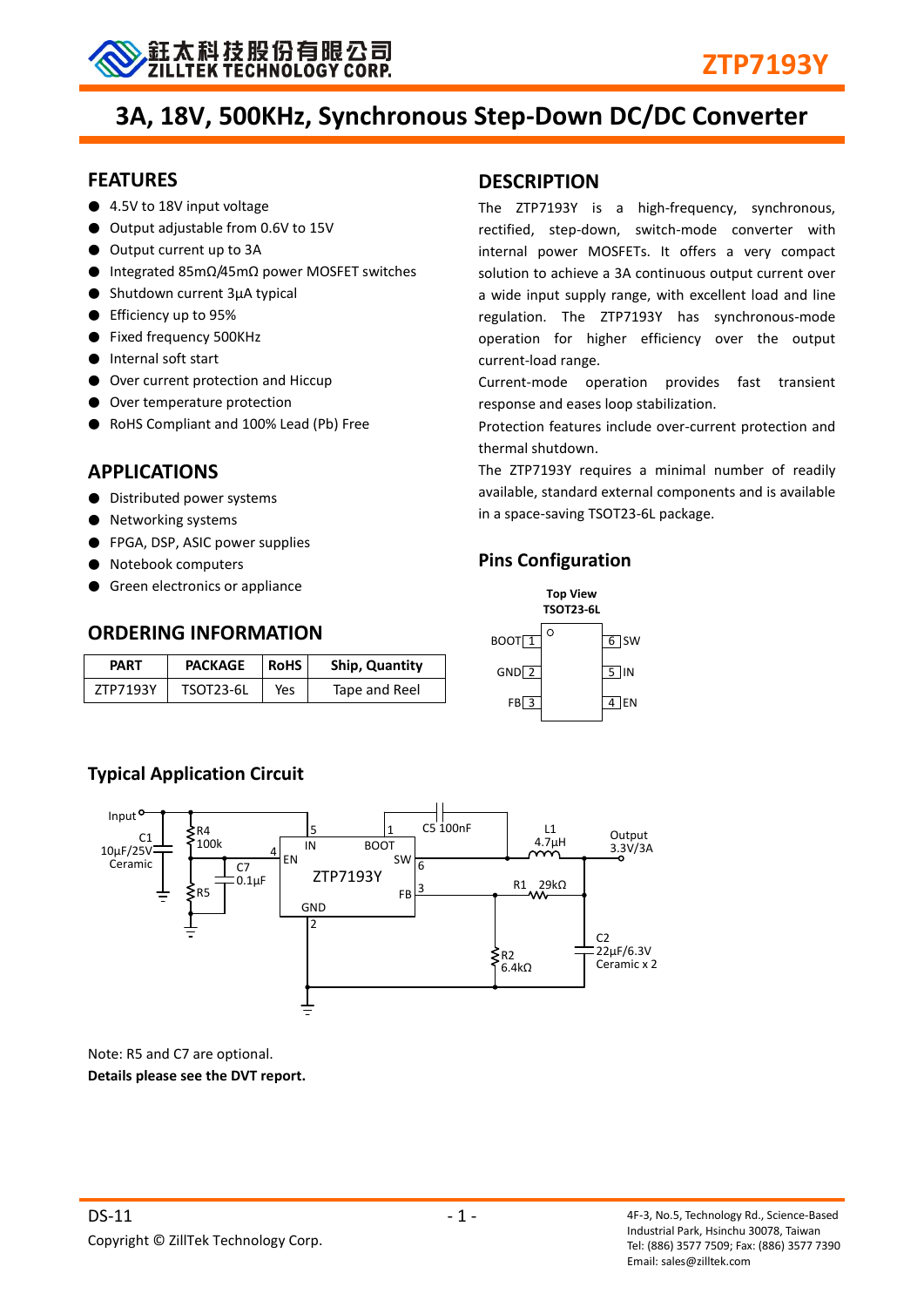

#### **Absolute Maximum Ratings**

| Storage Temperature Range  -65°C to +150°C |  |
|--------------------------------------------|--|

**CAUTION**: Stresses above those listed in "Absolute Maximum Ratings" may cause permanent damage to the device. This is a stress only rating and operation of the device at these or any other conditions above those indicated in the operational sections of this specification is not implied.

#### **Electro-Static Discharge Sensitivity**

This integrated circuit can be damaged by ESD. It is recommended that all integrated circuits be handled with proper precautions. Failure to observe proper handling and installation procedures can cause damage. ESD damage can range from subtle performance degradation to complete device failure.

#### **Recommended Operating Conditions**

| Operating Temperature Range  -40°C to +125°C |  |
|----------------------------------------------|--|

#### **Package Thermal Characteristics**

| TSOT23-6L: |  |
|------------|--|
|            |  |
|            |  |

#### **Pins Description**

| <b>TSOT</b><br>$23 - 6L$ | Symbol    | <b>Description</b>                |  |
|--------------------------|-----------|-----------------------------------|--|
| 1                        | BOOT      | High-side gate drive boost input. |  |
| $\overline{2}$           | GND       | Ground.                           |  |
| 3                        | FB        | Feedback input.                   |  |
| 4                        | ΕN        | Enable input.                     |  |
| 5                        | IN        | Power input.                      |  |
|                          | <b>SW</b> | Power switching output.           |  |



#### **Functional Block Diagram**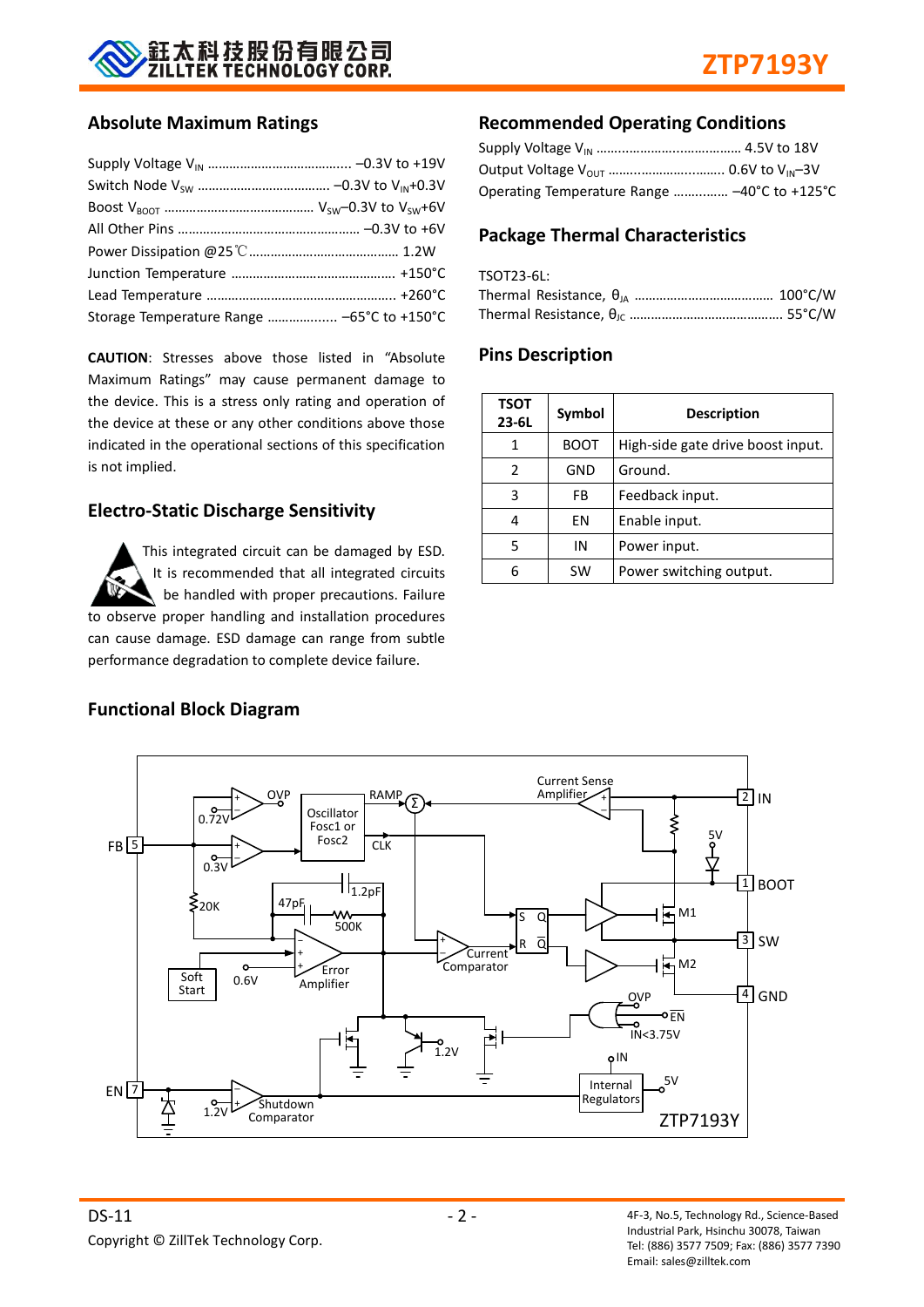

#### **Electrical Specifications**

( $T_A$  = +25°C,  $V_{IN}$  = +12V, unless otherwise noted.)

| <b>PARAMETER</b>                                    | Symbol            | <b>TEST CONDITIONS</b>                             | <b>MIN</b> | <b>TYP</b>   | <b>MAX</b> | <b>UNIT</b> |
|-----------------------------------------------------|-------------------|----------------------------------------------------|------------|--------------|------------|-------------|
| Supply Voltage                                      | $V_{IN}$          |                                                    | 4.5        |              | 18         | $\vee$      |
| <b>Output Voltage</b>                               | $V_{OUT}$         |                                                    | 0.6        |              | 15         | $\vee$      |
| Shutdown Supply Current                             |                   | $V_{FN} = 0V$                                      |            | 3            | 6          | μA          |
| <b>Supply Current</b>                               |                   | $VEN = 2.0V$ , $VFB = 0.66V$                       |            | 0.7          |            | mA          |
| Feedback Voltage                                    | $V_{FB}$          | $4.5V \leq V_{IN} \leq 18V$                        | 0.588      | 0.6          | 0.612      | $\vee$      |
| Feedback Over-voltage Threshold                     |                   |                                                    |            | 0.72         |            | $\vee$      |
| Error Amplifier Voltage Gain *                      | $A_{EA}$          |                                                    |            | 1000         |            | V/V         |
| High-Side Switch-On Resistance *                    | $R_{DS(ON)1}$     |                                                    |            | 85           |            | $m\Omega$   |
| Low-side Switch-On Resistance *                     | $R_{DS(ON)2}$     |                                                    |            | 45           |            | $m\Omega$   |
| High-Side Switch Leakage Current                    |                   | $V_{FN} = 0V$ , $V_{SW} = 0V$ ,<br>$T_A = +125$ °C |            |              | 10         | μA          |
| <b>Upper Switch Current Limit</b>                   |                   | Minimum Duty Cycle                                 | 3.7        | 4.3          |            | A           |
| Lower Switch Current Limit                          |                   | From Drain to Source                               |            | $\Omega$     |            | A           |
| <b>Oscillation Frequency</b>                        | $F_{\text{OSC1}}$ |                                                    | 400        | 500          | 600        | <b>KHz</b>  |
| <b>Short Circuit Oscillation Frequency</b>          | F <sub>osc2</sub> | $V_{FB} = 0V$                                      | 200        | 250          | 300        | <b>KHz</b>  |
| Maximum Duty Cycle                                  | $D_{MAX}$         | $V_{FB} = 0.5V$                                    |            | 90           |            | %           |
| Minimum On Time *                                   |                   |                                                    |            | 90           |            | ns          |
| EN Falling Threshold Voltage                        |                   | V <sub>EN</sub> Falling                            |            | 1.12         |            | $\vee$      |
| EN Rising Threshold Voltage                         |                   | V <sub>EN</sub> Rising                             |            | 1.22         |            | V           |
| Input Under Voltage Lockout Threshold               |                   | V <sub>IN</sub> Rising                             |            | 3.5          |            | $\vee$      |
| Input Under Voltage Lockout Threshold<br>Hysteresis |                   |                                                    |            | 200          |            | mV          |
| Soft-Start Period                                   |                   |                                                    |            | $\mathbf{1}$ |            | ms          |
| Thermal Shutdown *                                  |                   |                                                    |            | 150          |            | °C          |

\* Guaranteed by design, not tested.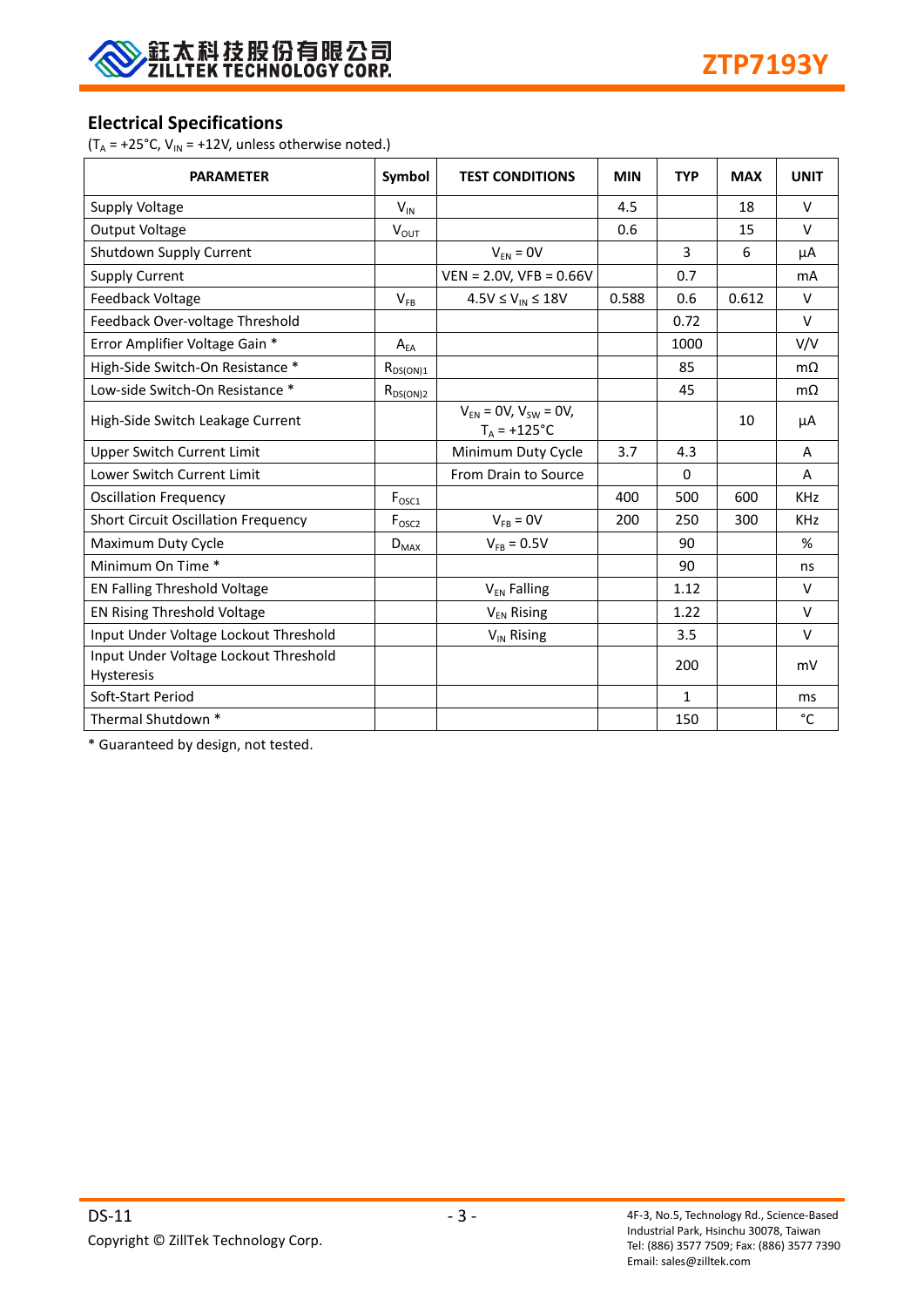## **Typical Characteristics**

 $V_{IN}$  = 12V,  $V_{O}$  = 3.3V, L1 = 4.7μH, C1 = 10μF, C2 = 22μF x 2, T<sub>A</sub> = +25°C, unless otherwise noted.







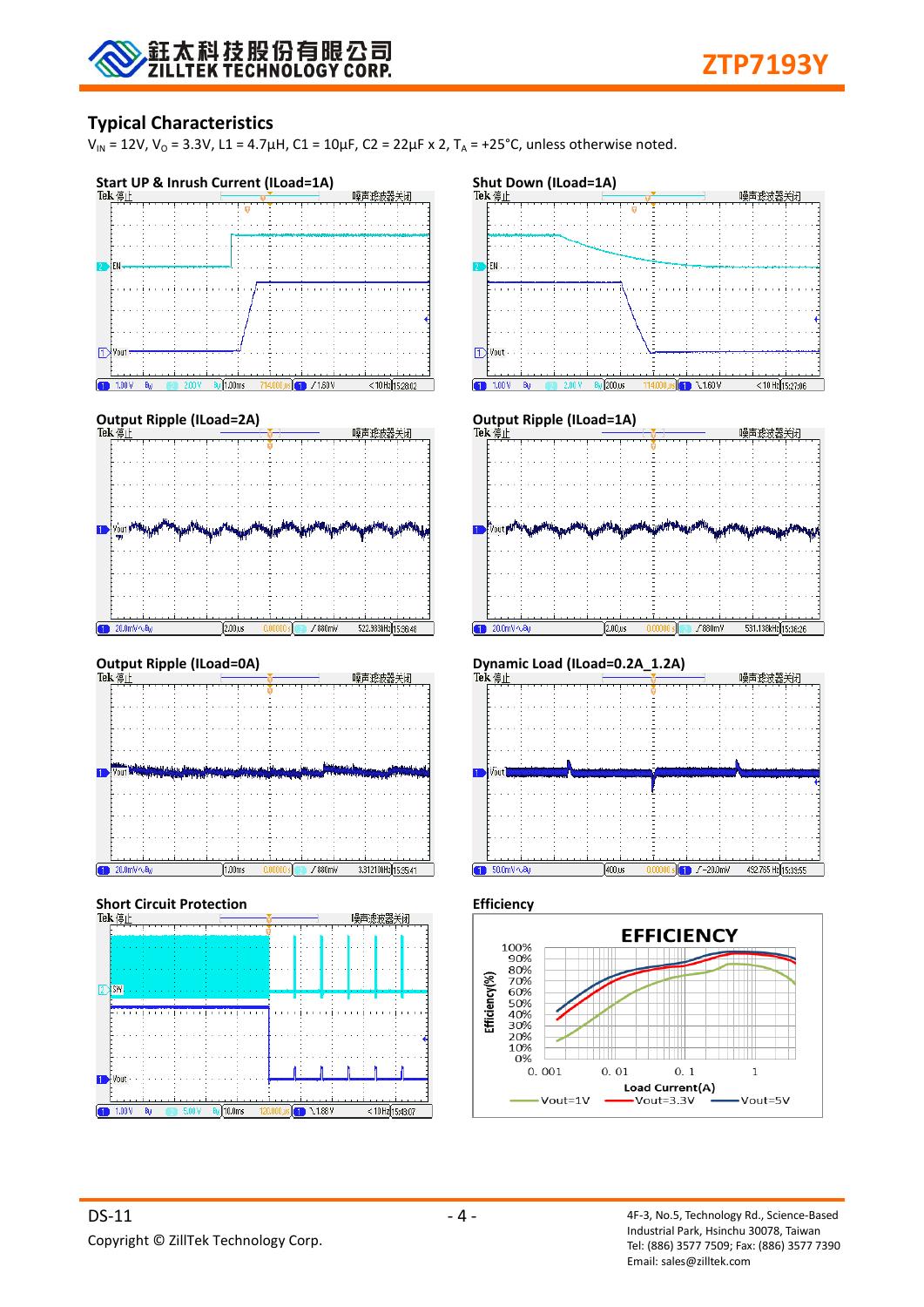#### **APPLICATION INFORMATION**

#### **Overview**

The ZTP7193Y is a synchronous rectified, current-mode, step-down regulator. It regulates input voltages from 4.5V to 18V down to an output voltage as low as 0.6V, and supplies up to 3A of load current.

The ZTP7193Y uses current-mode control to regulate the output voltage. The output voltage is measured at FB through a resistive voltage divider and amplified through the internal transconductance error amplifier.

The converter uses internal N-Channel MOSFET switches to step-down the input voltage to the regulated output voltage. Since the high side MOSFET requires a gate voltage greater than the input voltage, a boost capacitor connected between SW and BOOT is needed to drive the high side gate. The boost capacitor is charged from the internal 5V rail when SW is low.

When the ZTP7193Y FB pin exceeds 20% of the nominal regulation voltage of 0.6V, the over voltage comparator is tripped, forcing the high-side switch off.

#### **Pins Description**

**BOOT:** High-Side Gate Drive Boost Input. BOOT supplies the drive for the high-side N-Channel MOSFET switch. Connect a 0.1μF or greater capacitor from SW to BOOT to power the high side switch.

**IN:** Power Input. IN supplies the power to the IC, as well as the step-down converter switches. Drive IN with a 4.5V to 18V power source. Bypass IN to GND with a suitably large capacitor to eliminate noise on the input to the IC.

**SW:** Power Switching Output. SW is the switching node that supplies power to the output. Connect the output LC filter from SW to the output load. Note that a capacitor is required from SW to BOOT to power the high-side switch.

#### **GND:** Ground.

FB: Feedback Input. FB senses the output voltage to regulate that voltage. Drive FB with a resistive voltage divider from the output voltage. The feedback threshold is 0.6V.

**EN:** Enable Input. EN is a digital input that turns the regulator on or off. Drive EN high to turn on the regulator, drive it low to turn it off. Pull up with 100kΩ resistor for automatic startup.

#### **Setting the Output Voltage**

The external resistor divider sets the output voltage. The feedback resistor R1 also sets the feedback-loop bandwidth through the internal compensation capacitor (see the Typical Application circuit). Choose R1 around 10kΩ, and R2 by:

$$
R2 = R1 / (V_{\text{OUT}} / 0.6V - 1)
$$

Use a network below for when  $V_{\text{OUT}}$  is low.



Figure 1: Network.

Table 1 lists the recommended T-type resistors value for common output voltages. (RT=0)

| $V_{\text{OUT}}(V)$ |      | $R1 (K\Omega)   R2 (K\Omega) $ | $L_{\text{OUT}}(\mu H)$ | $C_{\text{OUT}}(\mu F)$ |
|---------------------|------|--------------------------------|-------------------------|-------------------------|
| 1.05                | 85.3 | 113.7                          | 2.2                     | 44                      |
| 1.2                 | 81.5 | 81.5                           | 2.2                     | 44                      |
| 1.8                 | 66.5 | 33.3                           | 3.3                     | 44                      |
| 2.5                 | 49.0 | 15.5                           | 4.7                     | 44                      |
| 3.3                 | 29.0 | 6.4                            | 4.7                     | 44                      |
| 5                   | 23.7 | 3.2                            | 6.8                     | 44                      |

Table 1: Resistor selection for common output voltages.

Rt is used to set control loop's bandwidth, which is proportional to the relation by R1, R2, RT:

1/[(Rt+20k)\*(1+R1/R2)+R1]

So Increase RT & Decrease R1&R2 value(keeping R1/R2 ratio), the bandwidth can be kept the same(the relation value need to be the same)

#### **Inductor**

The inductor is required to supply constant current to the output load while being driven by the switched input voltage. A larger value inductor will result in less ripple current that will result in lower output ripple voltage. However, the larger value inductor will have a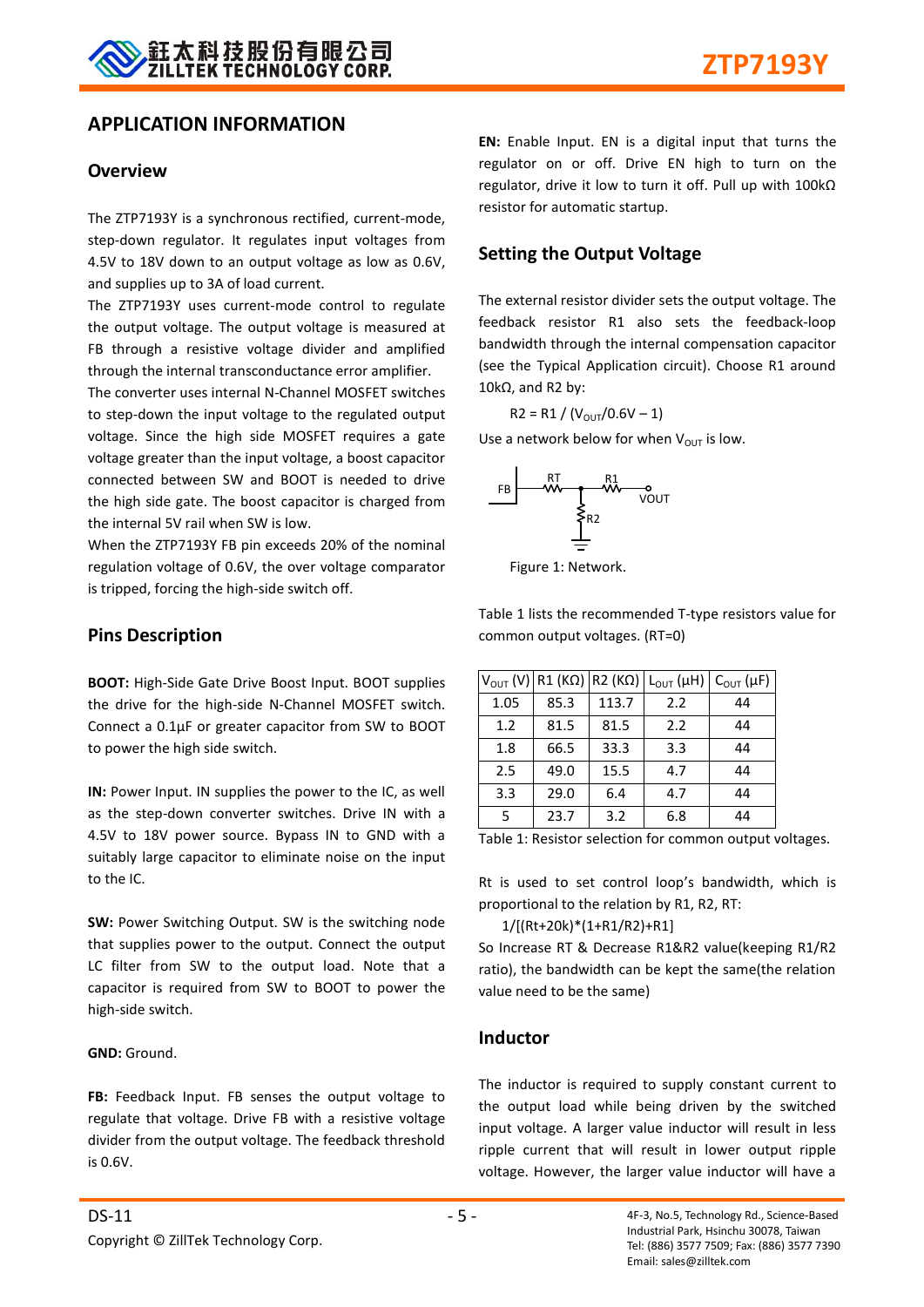larger physical size, higher series resistance, and/or lower saturation current. A good rule for determining the inductance to use is to allow the peak-to-peak ripple current in the inductor to be approximately 30% of the maximum switch current limit. Also, make sure that the peak inductor current is below the maximum switch current limit. The inductance value can be calculated by:

$$
L = [ V_{\text{OUT}} / (f_{S} \times \Delta I_{L}) ] \times (1 - V_{\text{OUT}} / V_{\text{IN}})
$$

Where  $V_{OUT}$  is the output voltage,  $V_{IN}$  is the input voltage,  $f_s$  is the switching frequency, and  $\Delta I_L$  is the peak-to-peak inductor ripple current.

Choose an inductor that will not saturate under the maximum inductor peak current. The peak inductor current can be calculated by:

 $\mathsf{I}_{\mathsf{LP}} = \mathsf{I}_{\mathsf{LOAD}} + \left[ \right. \mathsf{V}_{\mathsf{OUT}} \mathsf{/} \left( 2 \times \mathsf{f}_\mathsf{S} \times \mathsf{L} \right) \left. \right] \times \left( 1 - \mathsf{V}_{\mathsf{OUT}} / \mathsf{V}_{\mathsf{IN}} \right)$ 

Where  $I_{\text{LOAD}}$  is the load current.

The choice of which style inductor to use mainly depends on the price vs. size requirements and any EMI requirements.

## **Optional Schottky Diode**

During the transition between high-side switch and low-side switch, the body diode of the low-side power MOSFET conducts the inductor current. The forward voltage of this body diode is high. An optional Schottky diode may be paralleled between the SW pin and GND pin to improve overall efficiency. Table 2 lists example Schottky diodes and their Manufacturers.

| Part<br><b>Number</b> | <b>Voltage and</b><br><b>Current Rating</b> | Vendor                         |
|-----------------------|---------------------------------------------|--------------------------------|
| B <sub>130</sub>      | 30V, 1A                                     | Diodes Inc.                    |
| SK13                  | 30V, 1A                                     | Diodes Inc.                    |
| MBRS130               | 30V, 1A                                     | <b>International Rectifier</b> |

Table 2: Diode selection guide.

## **Input Capacitor**

The input current to the step-down converter is discontinuous, therefore a capacitor is required to supply the AC current to the step-down converter while maintaining the DC input voltage. Use low ESR capacitors for the best performance. Ceramic capacitors are preferred, but tantalum or low-ESR electrolytic capacitors may also suffice. Choose X5R or X7R dielectrics when using ceramic capacitors.

Since the input capacitor (C1) absorbs the input

switching current it requires an adequate ripple current rating. The RMS current in the input capacitor can be estimated by:

$$
I_{C1} = I_{\text{LOAD}} \times \left[ (V_{\text{OUT}}/V_{\text{IN}}) \times (1 - V_{\text{OUT}}/V_{\text{IN}}) \right]^{1/2}
$$

The worst-case condition occurs at  $V_{IN} = 2V_{OUT}$ , where  $I_{C1}$  $= I_{\text{LOAD}}/2$ . For simplification, choose the input capacitor whose RMS current rating greater than half of the maximum load current.

The input capacitor can be electrolytic, tantalum or ceramic. When using electrolytic or tantalum capacitors, a small, high quality ceramic capacitor, i.e. 0.1μF, should be placed as close to the IC as possible. When using ceramic capacitors, make sure that they have enough capacitance to provide sufficient charge to prevent excessive voltage ripple at input. The input voltage ripple for low ESR capacitors can be estimated by:

 $\Delta V_{\sf IN}$  = [ I<sub>LOAD</sub>/(C1 × f<sub>S</sub>) ] × (V<sub>OUT</sub>/V<sub>IN</sub>) × (1 – V<sub>OUT</sub>/V<sub>IN</sub>) Where C1 is the input capacitance value.

## **Output Capacitor**

The output capacitor is required to maintain the DC output voltage. Ceramic, tantalum, or low ESR electrolytic capacitors are recommended. Low ESR capacitors are preferred to keep the output voltage ripple low. The output voltage ripple can be estimated by:

$$
\Delta V_{\text{OUT}} = [\ V_{\text{OUT}} / (f_{\text{S}} \times L)] \times (1 - V_{\text{OUT}} / V_{\text{IN}})
$$

$$
\times [\ R_{\text{ESR}} + 1 / (8 \times f_{\text{S}} \times C2)]
$$

Where C2 is the output capacitance value and  $R_{ESR}$  is the equivalent series resistance (ESR) value of the output capacitor.

In the case of ceramic capacitors, the impedance at the switching frequency is dominated by the capacitance. The output voltage ripple is mainly caused by the capacitance. For simplification, the output voltage ripple can be estimated by:

$$
\Delta V_{\text{OUT}} = [ V_{\text{OUT}} / (8 \times f_s^2 \times L \times C2) ] \times (1 - V_{\text{OUT}} / V_{\text{IN}})
$$

In the case of tantalum or electrolytic capacitors, the ESR dominates the impedance at the switching frequency. For simplification, the output ripple can be approximated to:

 $\Delta V_{\text{OUT}} = [\text{ V}_{\text{OUT}}/(\text{f}_{\text{S}} \times \text{L})] \times (1 - \text{V}_{\text{OUT}}/\text{V}_{\text{IN}}) \times \text{R}_{\text{ESR}}$ 

The characteristics of the output capacitor also affect the stability of the regulation system. The ZTP7193Y can be optimized for a wide range of capacitance and ESR values.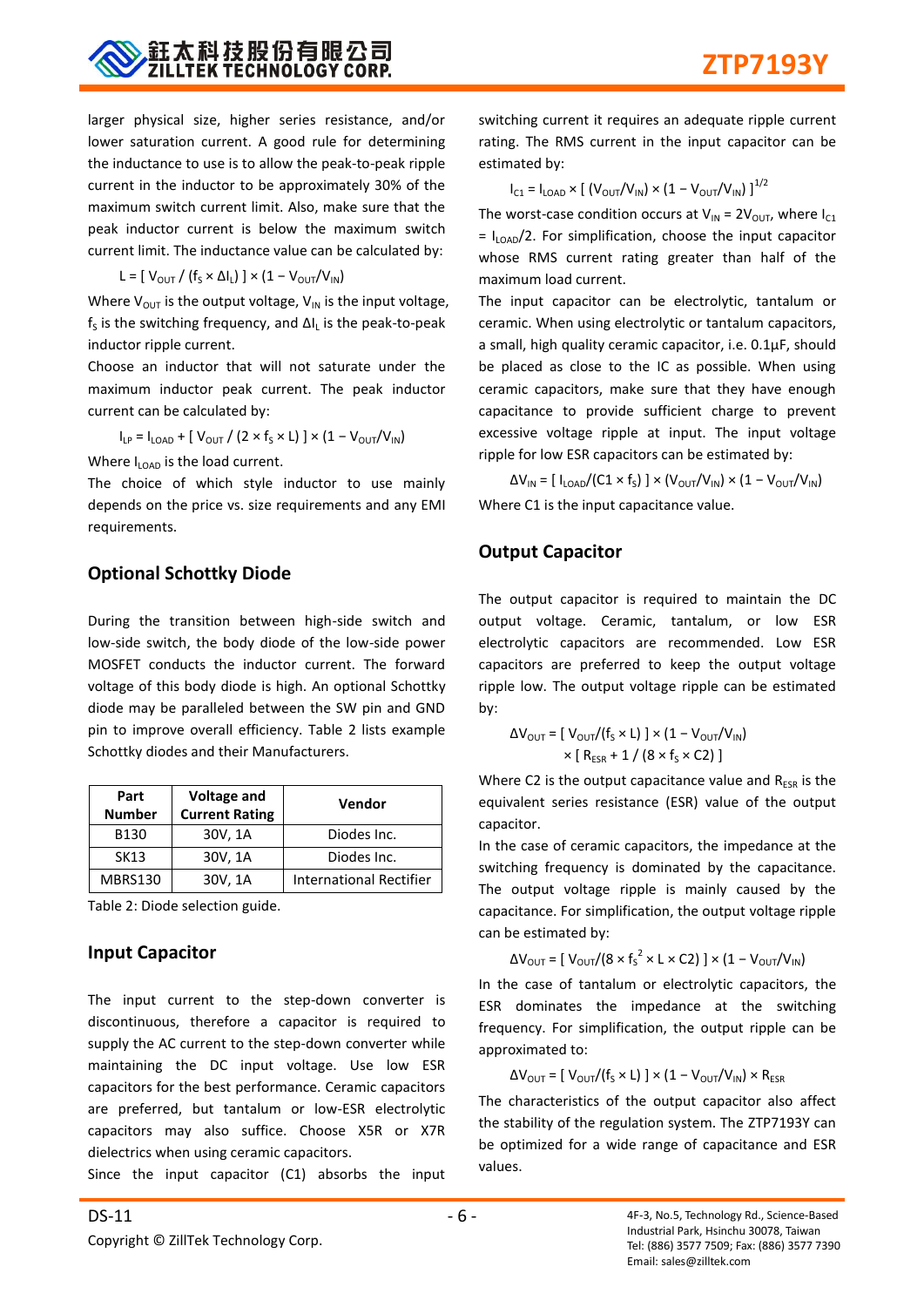

#### **External Bootstrap Diode**

An external bootstrap diode may enhance the efficiency of the regulator, the applicable conditions of external BOOT diode are:

- $\bullet$  V<sub>OUT</sub> = 5V or 3.3V; and
- Duty cycle is high:  $D = V_{OUT}/V_{IN} > 65\%$



Figure 2: Add optional external bootstrap diode to enhance efficiency.

In these cases, an external BOOT diode is recommended from the output of the voltage regulator to BOOT pin, as shown in Figure 2.

The recommended external BOOT diode is IN4148, and the BOOT capacitor is  $0.1 \approx 1 \mu F$ .

When  $V_{IN} \leq 6V$ , for the purpose of promote the efficiency, it can add an external Schottky diode between IN and BOOT pins, as shown in Figure 3.



Figure 3: Add a Schottky diode to promote efficiency when  $V_{IN} \leq 6V$ .

#### **PCB Layout Guide**

PCB layout is very important to achieve stable operation. Please follow the guidelines below.

- 1) Keep the path of switching current short and minimize the loop area formed by Input capacitor, high-side MOSFET and low-side MOSFET.
- 2) Bypass ceramic capacitors are suggested to be put close to the  $V_{IN}$  Pin.
- 3) Ensure all feedback connections are short and direct. Place the feedback resistors and compensation components as close to the chip as possible.
- 4) Rout SW away from sensitive analog areas such as FB.
- 5) Connect IN, SW, and especially GND respectively to a large copper area to cool the chip to improve thermal performance and long-term reliability.

## **BOM of ZTP7193Y**

Please refer to the Typical Application Circuit.

| Item | Reference      | Part       |
|------|----------------|------------|
|      | C <sub>1</sub> | $10\mu F$  |
|      | C5             | 100nF      |
|      | r7             | $0.1\mu F$ |
|      | R4             | 100K       |

Table 3: BOM selection table I.

|                | L1                 | R1    | R <sub>2</sub> | C <sub>2</sub>     |
|----------------|--------------------|-------|----------------|--------------------|
| Vout = $5.0V$  | 6.8 <sub>µ</sub> H | 23.7K | 3.2K           | $22\mu F \times 2$ |
| Vout = $3.3V$  | 4.7 <sub>µ</sub> H | 29.0K | 6.4K           | $22\mu F \times 2$ |
| Vout = $2.5V$  | 4.7 <sub>µ</sub> H | 49.0K | 15.5K          | $22\mu F \times 2$ |
| Vout = $1.8V$  | 3.3 <sub>µ</sub> H | 66.5K | 33.3K          | $22\mu F \times 2$ |
| Vout = $1.2V$  | 2.2 <sub>µ</sub> H | 81.5K | 81.5K          | $22\mu F \times 2$ |
| Vout = $1.05V$ | $2.2\mu$ H         | 85.3K | 113.7K         | $22\mu F \times 2$ |

Table 4: BOM selection table II.